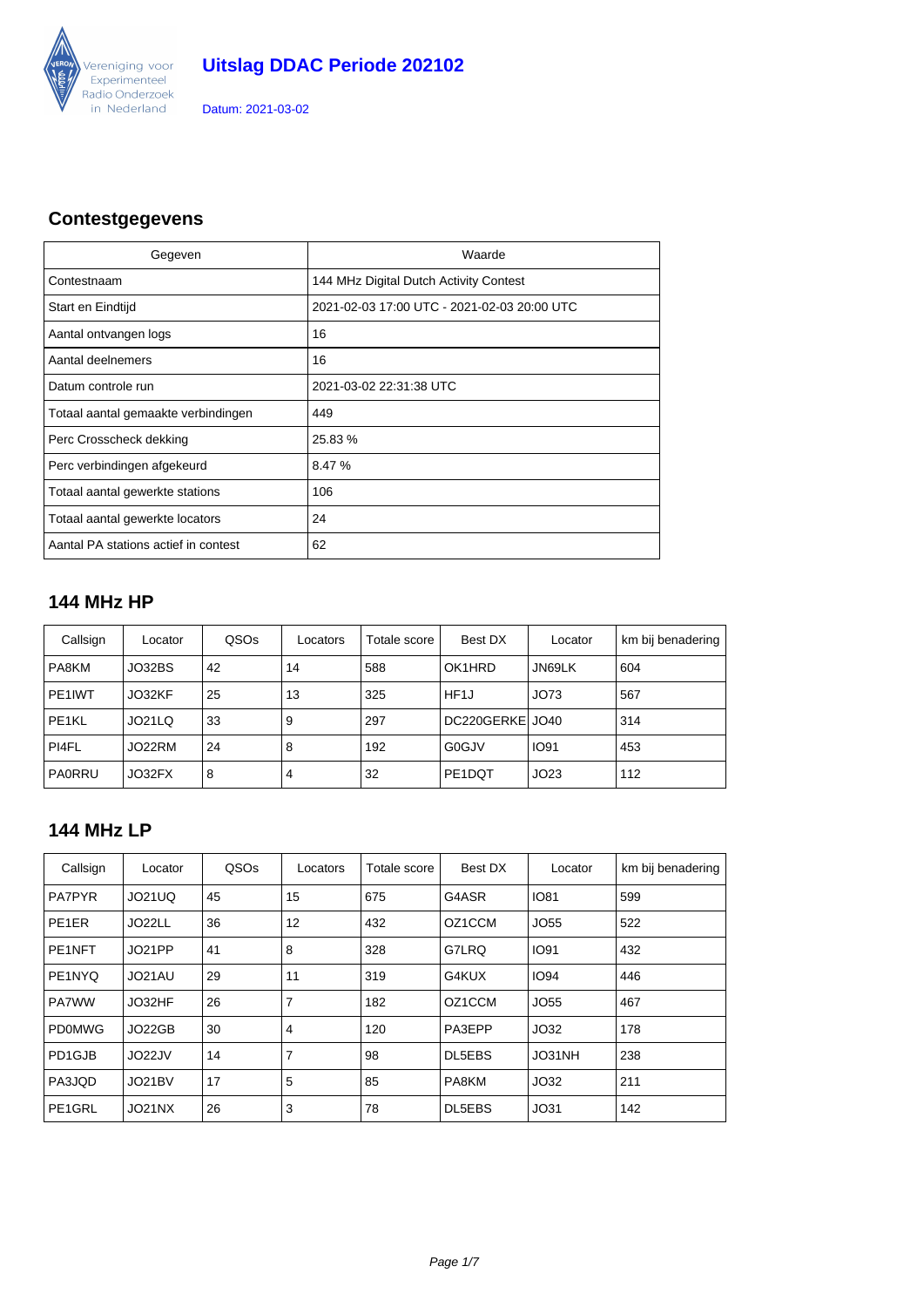

# **Uitslag DDAC Periode 202102**

| <b>PAORSM</b> | <b>JO22QE</b> | 24 |    | $\overline{z}$<br>▵ | PC <sub>9F</sub> | JO32 | 120 |
|---------------|---------------|----|----|---------------------|------------------|------|-----|
| PAOHDI        | JO33BC        | ზ  | л. | כ ו                 | PC <sub>9F</sub> | JO32 | 90  |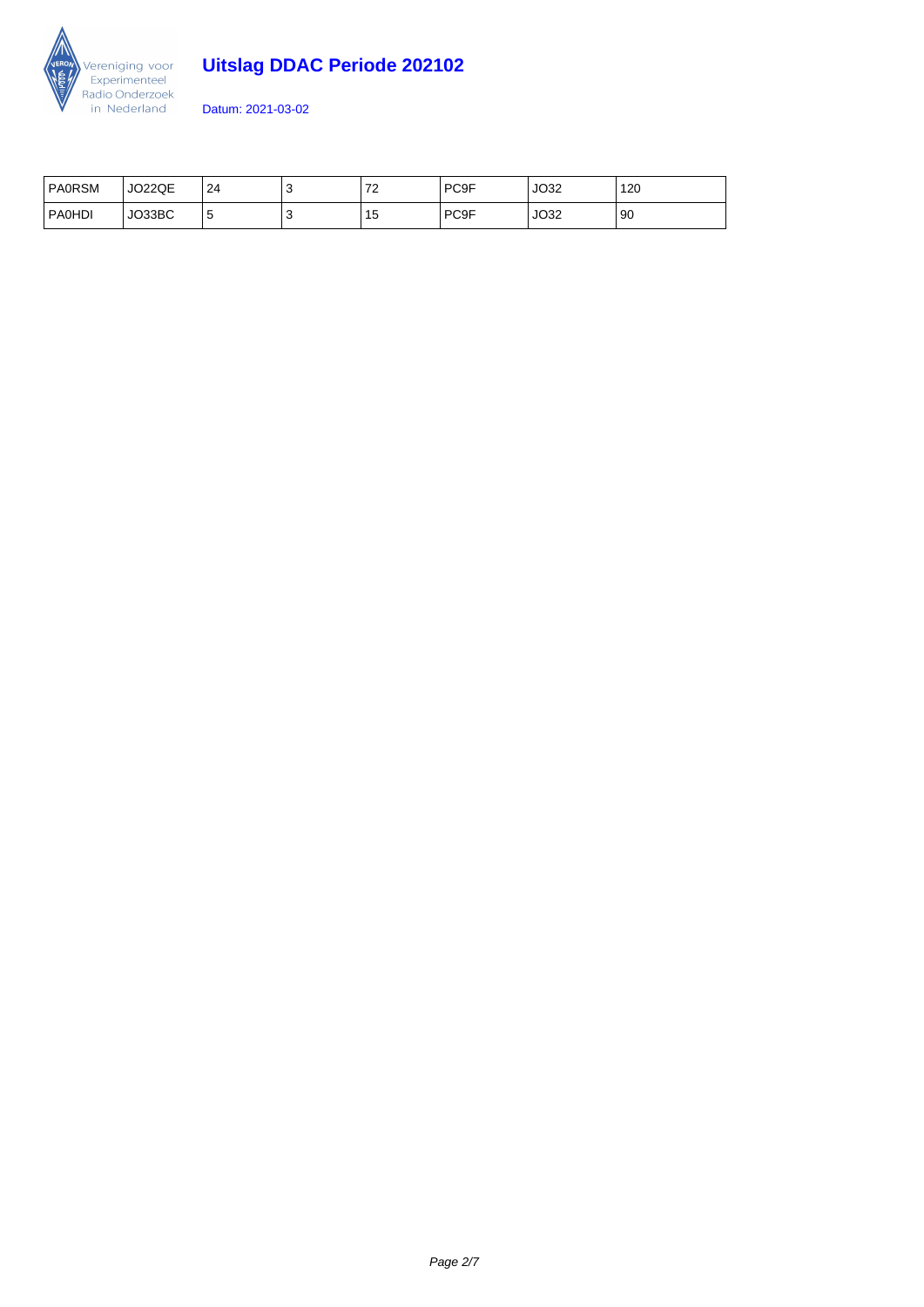





Band: 144 MHz. Alle gewerkte locator vakken op 2021-02-03/03

| <b>IO59</b>   | 1069        | IO 79       | 1089        | $-1099$     | 1009             | IО<br>9<br>ı |                  |                  | Ю             |             | 1069                   | 1079             |
|---------------|-------------|-------------|-------------|-------------|------------------|--------------|------------------|------------------|---------------|-------------|------------------------|------------------|
| <b>IO58</b>   |             | 1076        |             | <b>1098</b> | JO08             | 018          |                  | 1038             |               |             | <b>O68</b>             | 1078             |
| <b>IO57</b>   |             |             | 1087        | 1097        | JO07             | JO17         | JO27             | JO37             | 1047          | 105         | JO67                   | 1077             |
| <b>IO56</b>   | ೧೮೬೬ರ       |             |             | <b>1096</b> | 1006             | 1016         | <b>IO26</b>      | 036              | <b>SPA6</b>   | 56          | <b>D</b> <sub>66</sub> | 1076             |
| 1055          |             | <b>VO</b>   | 1085        | 1095        | JO05             | 1015         | 1025             | 1035             | 罞             | 1055        |                        |                  |
|               | 1064        | 词(          | 1084        | <b>IO94</b> | 1004             | 014          | 1024             | IO34             |               | 054         | 294                    | 074              |
| 053           | 106         | IO          | IQ83        | 1093R       | 1003             | JO13         | JO23             | 033              | 84043         | 1053        | 1063                   | IO73             |
|               | 062         | IO.         | 1082        | <b>IO92</b> | JO02             | JO12         | JO22             | JO32             | JO42          | 1052        | 1062                   | 1072             |
| <b>240.51</b> | 1061        | ਨੋਸ         | 1081        | <b>1091</b> | 001              | 011          | 1021             | 031              | 041           | 1051        | 1061                   | 1071             |
| <b>IO50</b>   | 1060        |             |             |             | 1000             | 010          | IO20             | 1030             | $ 040\rangle$ | 1050        | 1060                   | 1070             |
| <b>IN59</b>   | <b>IN69</b> | <b>IN79</b> |             | IN89 7N99   | C <sub>N09</sub> | <b>IN19</b>  | IN <sub>29</sub> | <b>IN39</b>      | IN49          | <b>IN59</b> | <b>IN69</b>            | <b>IN79</b>      |
| <b>IN58</b>   | <b>IN68</b> | IN 76       |             | IN 98       | IN <sub>08</sub> | N18          | IN28             | IN38             | <b>IN48</b>   | IN58        | <b>IN68</b>            | $\overline{N78}$ |
| <b>IN57</b>   | <b>IN67</b> | IN7         | N87         | <b>IN97</b> | NO7              | IN17         | IN27             | IN37             | IN 47         | <b>IN57</b> | IN67                   | <b>IN77</b>      |
| <b>IN56</b>   | <b>IN66</b> | <b>IN76</b> | <b>IN86</b> | JN96        | IN <sub>06</sub> | <b>IN16</b>  | <b>IN26</b>      | IN <sub>36</sub> | IN46          | <b>IN56</b> | <b>IN66</b>            | <b>IN76</b>      |
| <b>IN55</b>   | <b>IN65</b> | <b>IN75</b> | <b>IN85</b> |             | IN <sub>05</sub> | IN15         | <b>IN25</b>      | IN <sub>35</sub> | <b>IN45</b>   | IN55        |                        | <b>IN75</b>      |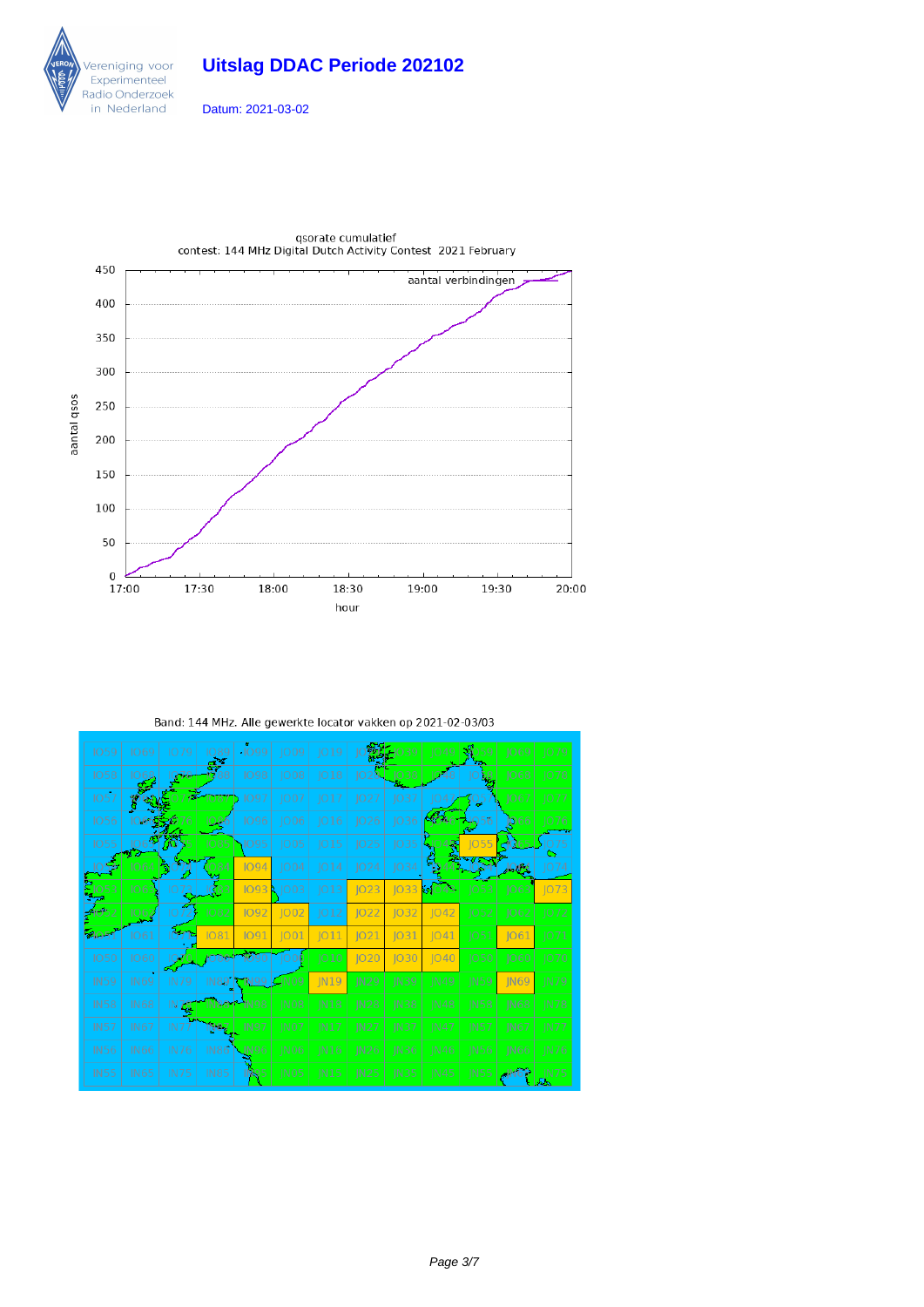

# **Uitslag DDAC Periode 202102**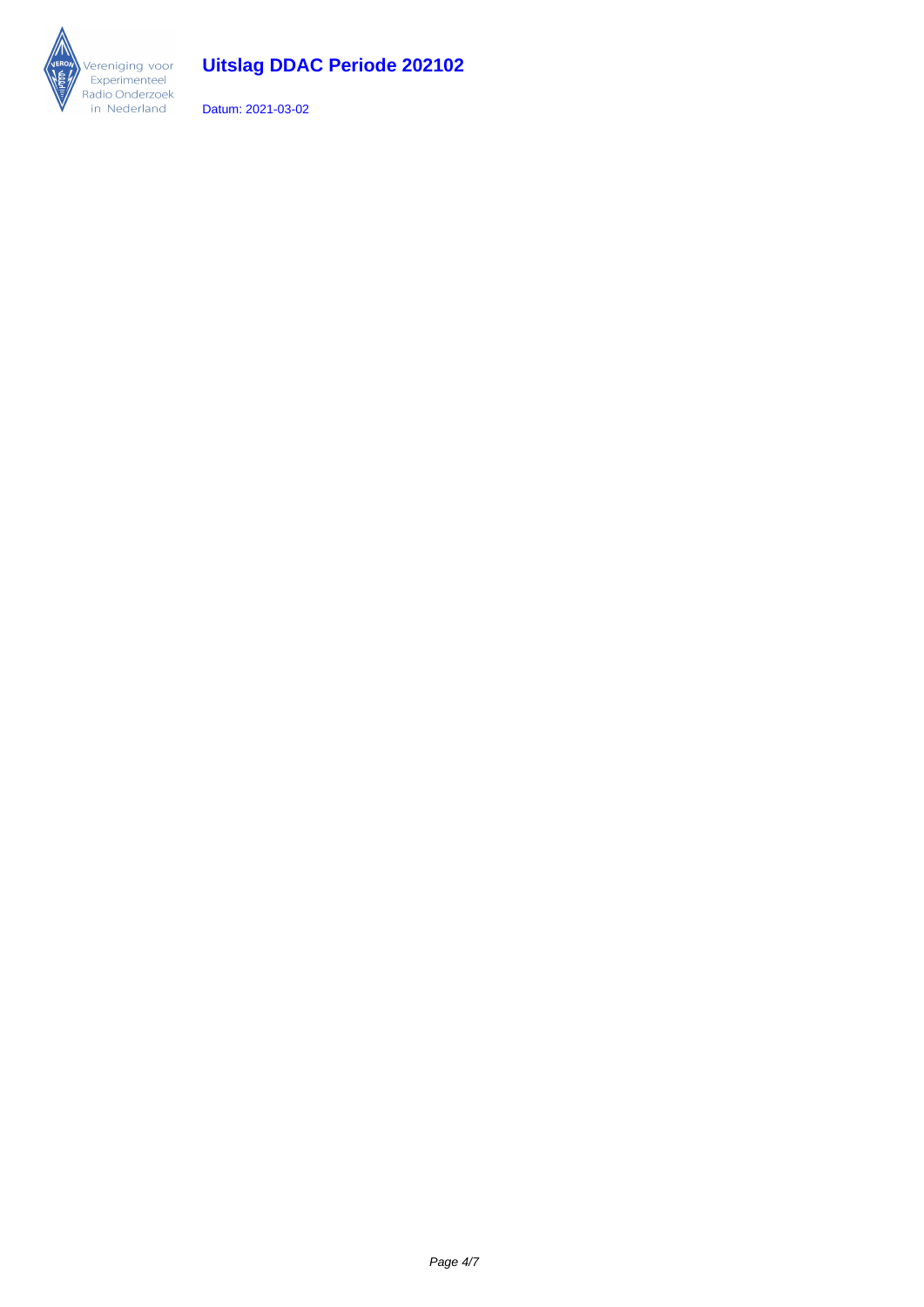

### **Contestgegevens**

| Gegeven                              | Waarde                                      |
|--------------------------------------|---------------------------------------------|
| Contestnaam                          | 432 MHz Digital Dutch Activity Contest      |
| Start en Eindtijd                    | 2021-02-10 17:00 UTC - 2021-02-10 20:00 UTC |
| Aantal ontvangen logs                | 11                                          |
| Aantal deelnemers                    | 11                                          |
| Datum controle run                   | 2021-03-02 22:31:45 UTC                     |
| Totaal aantal gemaakte verbindingen  | 283                                         |
| Perc Crosscheck dekking              | 21.50 %                                     |
| Perc verbindingen afgekeurd          | 3.75%                                       |
| Totaal aantal gewerkte stations      | 70                                          |
| Totaal aantal gewerkte locators      | 16                                          |
| Aantal PA stations actief in contest | 54                                          |

### **432 MHz HP**

| Callsign          | Locator       | QSOs | Locators | Totale score | Best DX                     | Locator     | km bij benadering |
|-------------------|---------------|------|----------|--------------|-----------------------------|-------------|-------------------|
| PH <sub>4</sub> X | JO22QE        | 39   | 10       | 390          | G7LRQ                       | <b>IO91</b> | 442               |
| PE1IWT            | JO32KF        | 31   | 12       | 372          | <b>IO83</b><br>G4HGI<br>675 |             |                   |
| PA3CWS            | JO22RE        | 23   | 9        | 207          | OZ2OE                       | JO45        | 439               |
| PI4FL             | JO22RM        | 25   | 8        | 200          | G0GJV                       | <b>IO91</b> | 453               |
| PE1ITR            | <b>JO21QK</b> | 20   | 9        | 180          | G7LRQ                       | <b>IO91</b> | 439               |

#### **432 MHz LP**

| Callsign         | Locator | QSOs | Locators       | Totale score | Best DX       | Locator       | km bij benadering |
|------------------|---------|------|----------------|--------------|---------------|---------------|-------------------|
| PA8KM            | JO32BS  | 36   | 11             | 396          | G0GJV         | <b>IO91OK</b> | 495               |
| PE1NFT           | JO21PP  | 32   | 8              | 256          | G7LRQ         | <b>IO91</b>   | 432               |
| PC <sub>9F</sub> | JO32BM  | 23   | 8              | 184          | G0XDI         | <b>IO91</b>   | 498               |
| <b>PA0RSM</b>    | JO22QE  | 14   | $\overline{4}$ | 56           | G4PLZ         | JO02          | 297               |
| PA3CRX           | JO22NG  | 16   | 3              | 48           | <b>PH0TV</b>  | JO32          | 133               |
| <b>PDOMWG</b>    | JO22GB  | 20   | $\overline{2}$ | 40           | <b>PAOLDZ</b> | JO21          | 70                |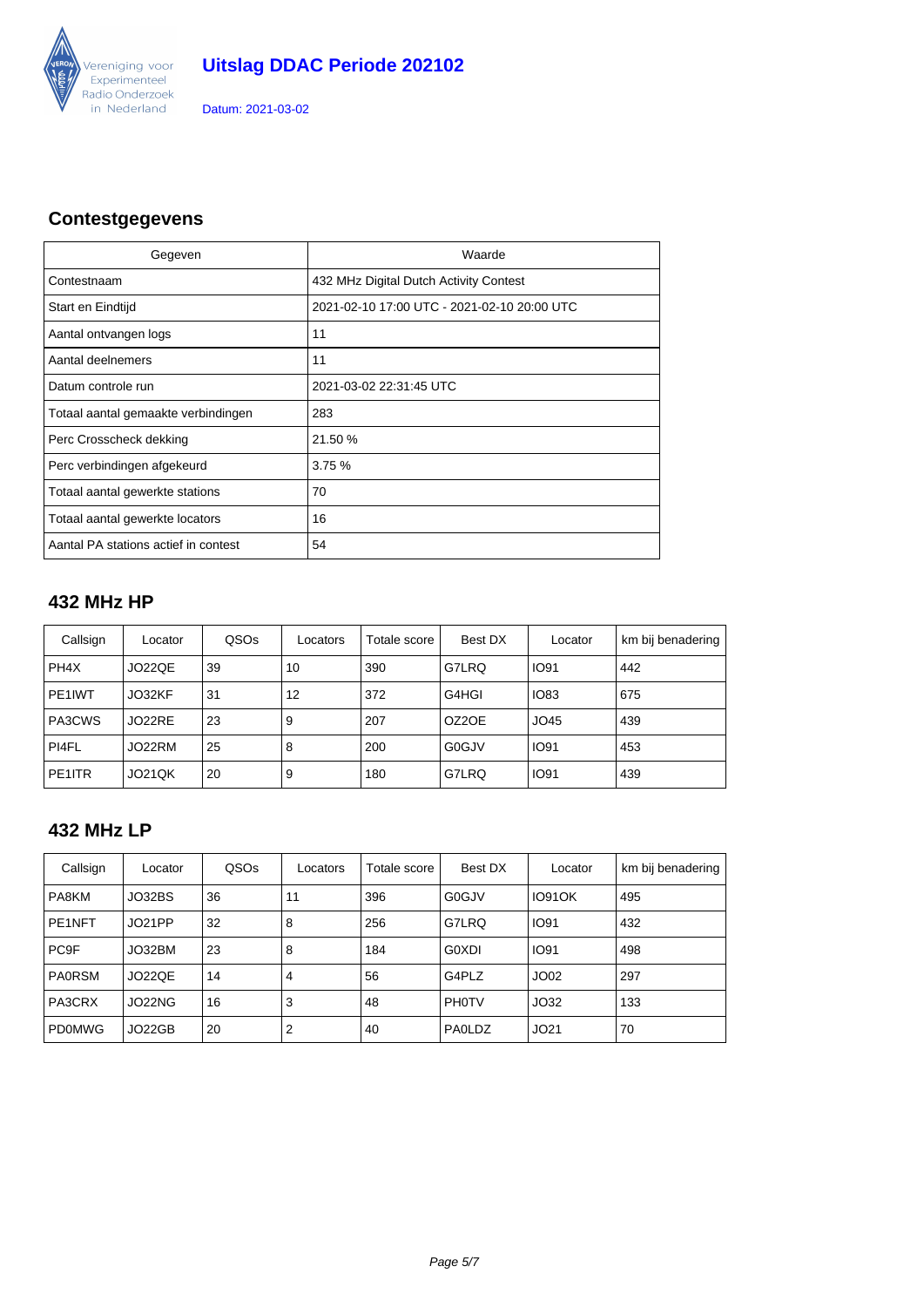





| Band: 432 MHz. Alle gewerkte locator vakken op 2021-02-10/10 |  |  |
|--------------------------------------------------------------|--|--|
|                                                              |  |  |

| <b>IO59</b> | 1069        | 1079        | <b>IO89</b>  | $-1099$     | JO09             | 019         |             |             | 1049        | 59          | 1069        | <b>IO79</b> |
|-------------|-------------|-------------|--------------|-------------|------------------|-------------|-------------|-------------|-------------|-------------|-------------|-------------|
| <b>IO58</b> |             | Q78         |              | <b>1098</b> | JO08             | 018         |             | 1038        |             |             | ]068        | 1078        |
| <b>IO57</b> |             |             | 1087         | 1097        | 1007             | JO17        | JO27        | 1037        | 1047        | 105         | JO67        | 1077        |
| 1056        | 066.SKJ     |             |              | 1096        | 1006             | JO16        | 1026        | 036         |             |             | <b>D</b> 66 | 1076        |
| 1055        |             | w           | 1085         | 1095        | 1005             | 015         | JO25        | 035         | 045         | <b>JO55</b> |             |             |
|             | 1064        | ۳Ņ          | $\sqrt{084}$ | 094         | 1004             | 014         | 1024        | JO34        |             |             | وتهادار     | 074         |
| 1053        | 106         | IO          | <b>IO83</b>  | 1093        | 1003             | JO13        | JO23        | 033         | 81043       | 1053        | 1063        | 1073        |
|             | 1062        | IО          | 1082         | 1092        | 1002             | 012         | JO22        | 032         | 1042        | 1052        | 1062        | 1072        |
| 58051       | 1061        |             | JO81         | 1091        | 001              | 011         | 1021        | IO31        | 1041        | 1051        | 1061        | 1071        |
| <b>IO50</b> | 1060        |             |              |             | <b>IQO</b>       | 010         | JO20        | IO30        | 1040        | 1050        | 1060        | 1070        |
| <b>IN59</b> | <b>IN69</b> | <b>IN79</b> |              | IN89   1N99 | C <sub>N09</sub> | N19         | <b>IN29</b> | <b>IN39</b> | <b>IN49</b> | <b>IN59</b> | IN69        | <b>IN79</b> |
| <b>IN58</b> | <b>IN68</b> | IN76        | IN 88        | <b>IN98</b> | IN <sub>08</sub> | N18         | IN28        | IN38        | IN48        | <b>IN58</b> | <b>IN68</b> | <b>IN78</b> |
| <b>IN57</b> | <b>IN67</b> | IN7         | N87          | <b>IN97</b> | $\overline{N}07$ | IN17        | IN27        | <b>IN37</b> | <b>IN47</b> | <b>IN57</b> | IN67        | <b>IN77</b> |
| <b>IN56</b> | <b>IN66</b> | <b>IN76</b> | <b>IN86</b>  | JN96        | IN <sub>06</sub> | <b>IN16</b> | <b>IN26</b> | <b>IN36</b> | <b>IN46</b> | <b>IN56</b> | <b>IN66</b> | <b>IN76</b> |
| <b>IN55</b> | IN65        | <b>IN75</b> | <b>IN85</b>  |             | IN <sub>05</sub> | IN15        | IN25        | <b>IN35</b> | <b>IN45</b> | IN55        |             | <b>IN75</b> |